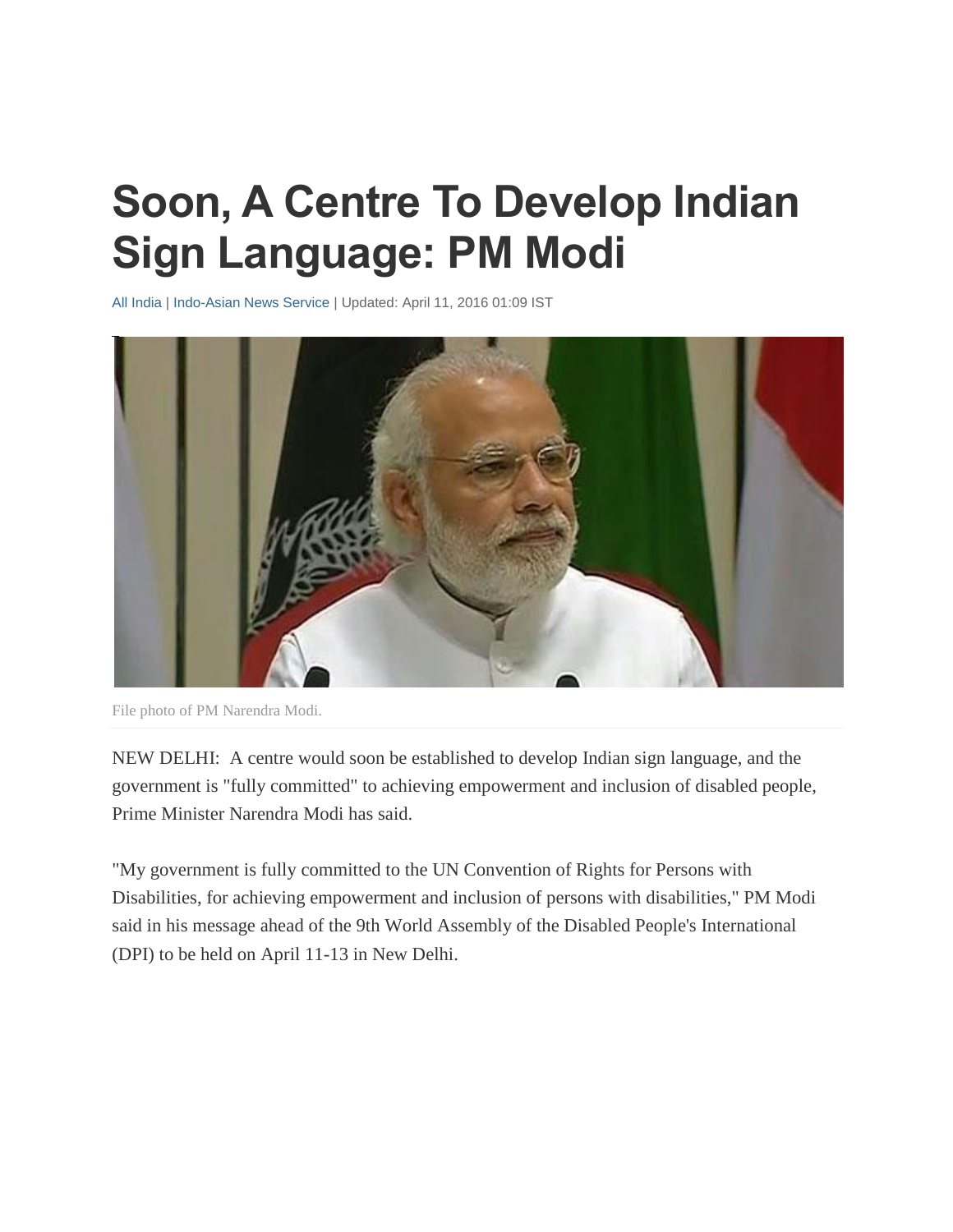"The cost of exclusion of people with disability from the workforce is 3-7 percent of the GDP, as per World Bank estimates. Initiatives such as 'Accessibility India' campaign aim to make the built environment inclusive for persons with disabilities," PM Modi said.

"We are also making Indian Railways accessible and starting a centre to develop Indian sign language," he said.

Thaawar Chand Gehlot, minister for social justice and empowerment, will address the plenary session of the event that is being supported by the UN and G3ICT.

G3ict or Global Initiative for Inclusive Information and Communication Technologies is an advocacy initiative launched in December 2006 by the UN Global Alliance for ICT and Development, in cooperation with the Secretariat for the Convention on the Rights of Persons with Disabilities at UN Department of Economic and Social Affairs.

In March 2016, the government's "Inclusiveness and Accessibility Index" -- that measured actions and attitudes of organisations towards disabled employees -- called for enabling access to them in buildings and workplaces, public transportation etc.

Javed Abidi, the global chair of DPI which has members from over 150 countries, said "rebuilding and retro-fitting to accommodate people with disability must be discouraged".

"Accessibility has to be built into both public and private sector procurement. Otherwise the disabled people cannot even get education, let alone employment," he said.

Over 70 DPI representatives from all over the world would speak at the event -- including Yuri Afanasiev, UN resident coordinator and UNDP resident representative in India, Yes Bank managing director and CEO Rana Kapoor, and American India Foundation country director Nishant Pandey.

The theme of the three-day event is "Building Human Capital: Realizing SDGs for Persons with Disabilities".